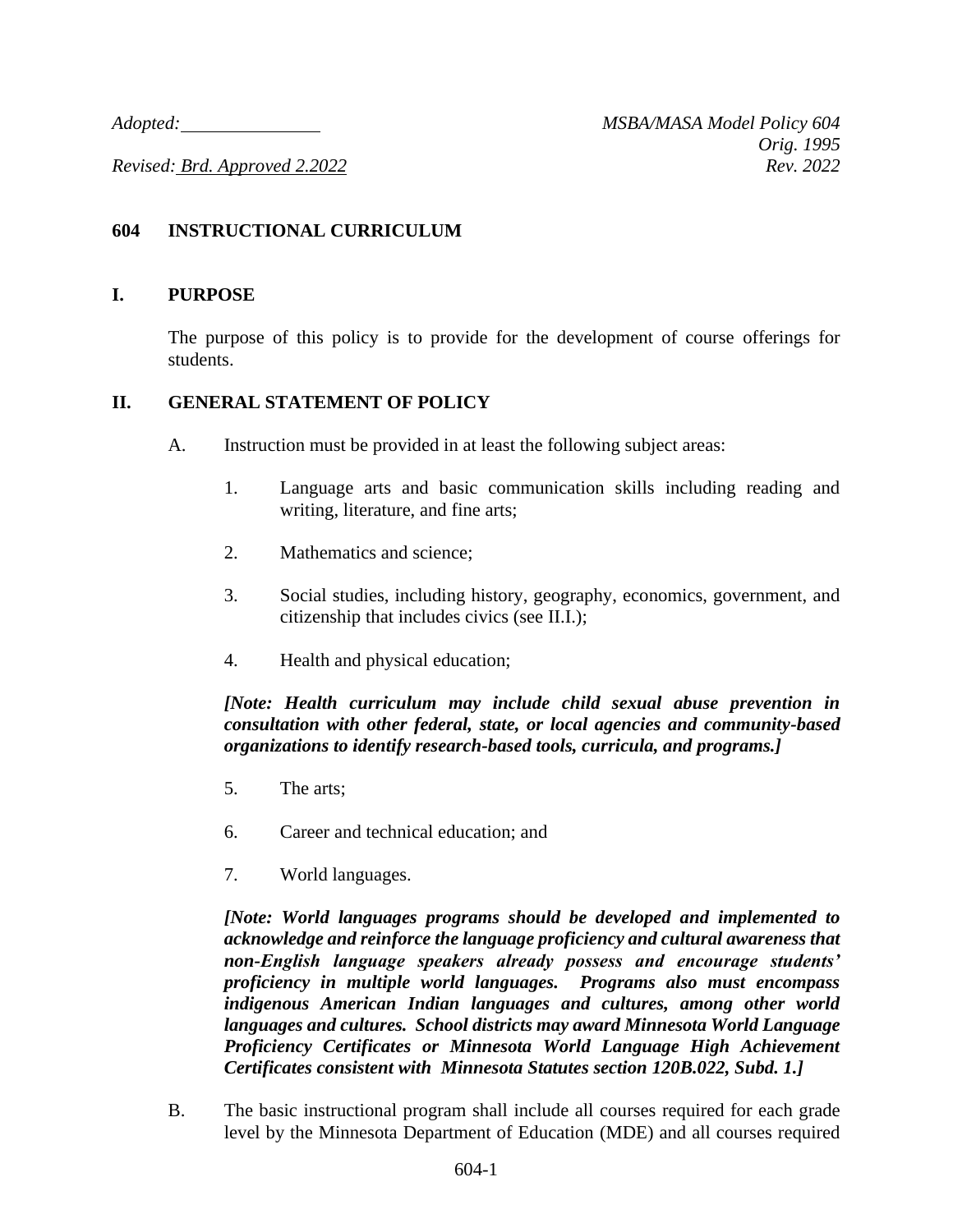in all elective subject areas. The instructional approach will be nonsexist and multicultural.

- C. Elementary and middle schools shall offer at least three, and require at least two, of the following four art areas: dance, music, theater, and visual arts. High schools shall offer at least three, and require at least one, of the following five art areas: media arts, dance, music, theater, and visual arts.
- D. The school board, at its discretion, may offer additional courses in the instructional program at any grade level.
- E. Each instructional program shall be planned for optimal benefit taking into consideration the financial condition of the school district and other relevant factors. Each program plan should contain goals and objectives, materials, minimum student competency levels, and methods for student evaluation.
- F. The superintendent shall have discretionary authority to develop guidelines and directives to implement school board policy relating to instructional curriculum.
- G. The school district will provide onetime cardiopulmonary resuscitation (CPR) and automatic external defibrillator (AED) instruction as part of its grade 7 to 12 curriculum.
	- 1. In the school district's discretion, training and instruction may result in CPR certification.
	- 2. CPR and AED instruction must include CPR and AED training that have been developed:
		- a. by the American Heart Association or the American Red Cross and incorporate psychomotor skills to support the instruction; or
		- b. using nationally recognized, evidence-based guidelines for CPR and incorporate psychomotor skills to support the instruction. "Psychomotor skills" means hands-on practice to support cognitive learning; it does not mean cognitive-only instruction and training.
	- 3. The school district may use community members such as emergency medical technicians, paramedics, police officers, firefighters, and representatives of the Minnesota Resuscitation Consortium, the American Heart Association, or the American Red Cross, among others, to provide instruction and training.
	- 4. A school administrator may waive this curriculum requirement for a high school transfer student regardless of whether or not the student previously received instruction under this section, an enrolled student absent on the day the instruction occurred under this section, or an eligible student who has a disability.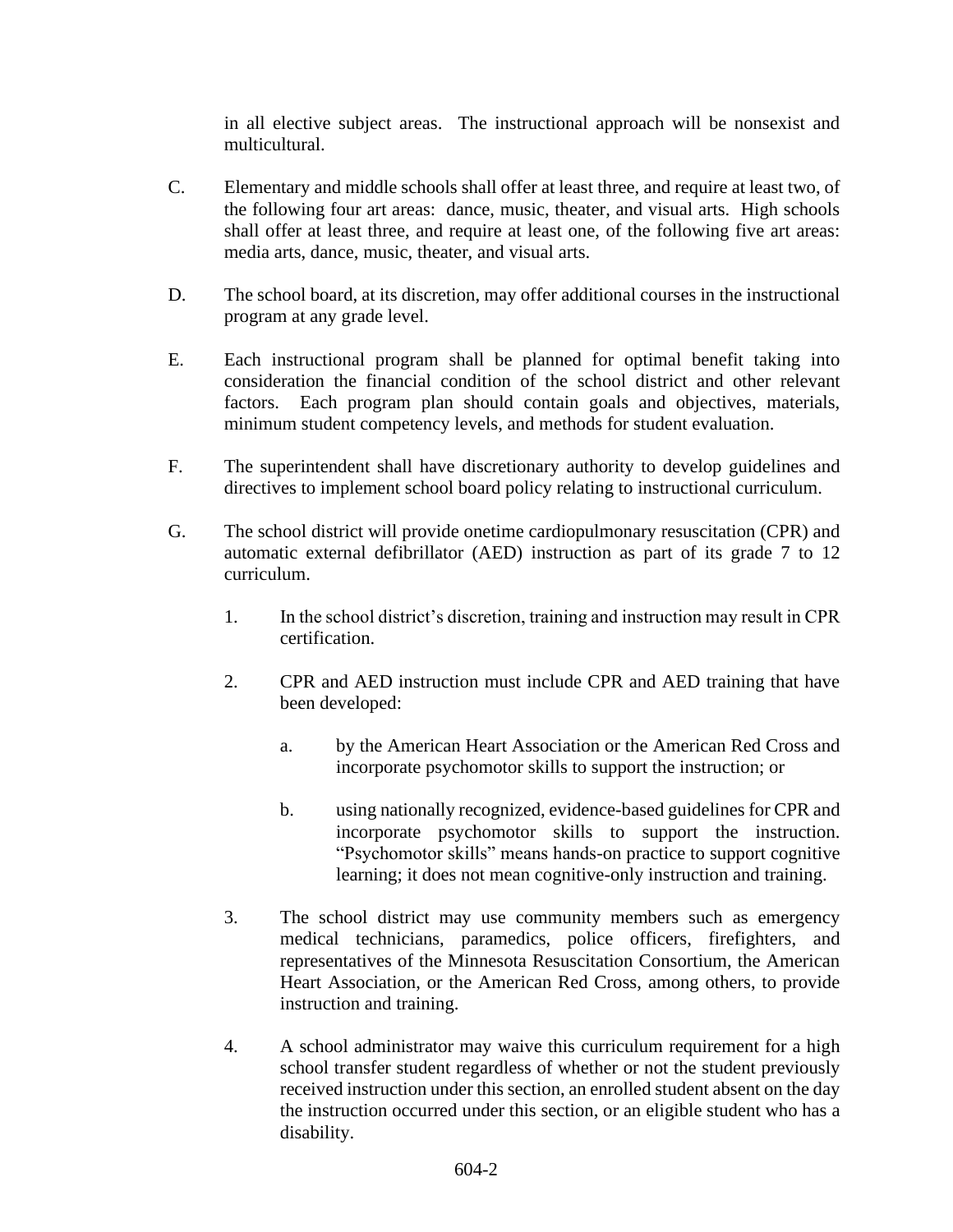# *[Note: If a school district requests resources, the Minnesota Resuscitation Consortium must provide them to the school district for instruction and training provided to students under this section.]*

- H. The school district shall assist all students by no later than grade 9 to explore their educational college and career interests, aptitudes, and aspirations and develop a plan for a smooth and successful transition to postsecondary education or employment. All students' plans must:
	- 1. provide a comprehensive plan to prepare for and complete career and college-ready curriculum by meeting state and local academic standards and developing career and employment-related skills such as team work, collaboration, creativity, communication, critical thinking, and good work habits;
	- 2. emphasize academic rigor and high expectations and inform the student, and the student's parent or guardian if the student is a minor, of the student's achievement level score on the Minnesota Comprehensive Assessments that are administered during high school;
	- 3. help students identify interests, aptitudes, aspirations, and personal learning styles that may affect their career and college-ready goals and postsecondary education and employment choices;
	- 4. set appropriate career and college-ready goals with timelines that identify effective means for achieving those goals;
	- 5. help students access education and career options;
	- 6. integrate strong academic content into career-focused courses and applied and experiential learning opportunities and integrate relevant careerfocused courses and applied and experiential learning opportunities into strong academic content;
	- 7. help identify and access appropriate counseling and other supports and assistance that enable students to complete required coursework, prepare for postsecondary education and careers, and obtain information about postsecondary education costs and eligibility for financial aid and scholarship;
	- 8. help identify collaborative partnerships among pre-kindergarten through grade 12 schools, postsecondary institutions, economic development agencies, and local and regional employers that support students' transitions to postsecondary education and employment and provide students with applied and experiential learning opportunities; and
	- 9. be reviewed and revised at least annually by the student, the student's parent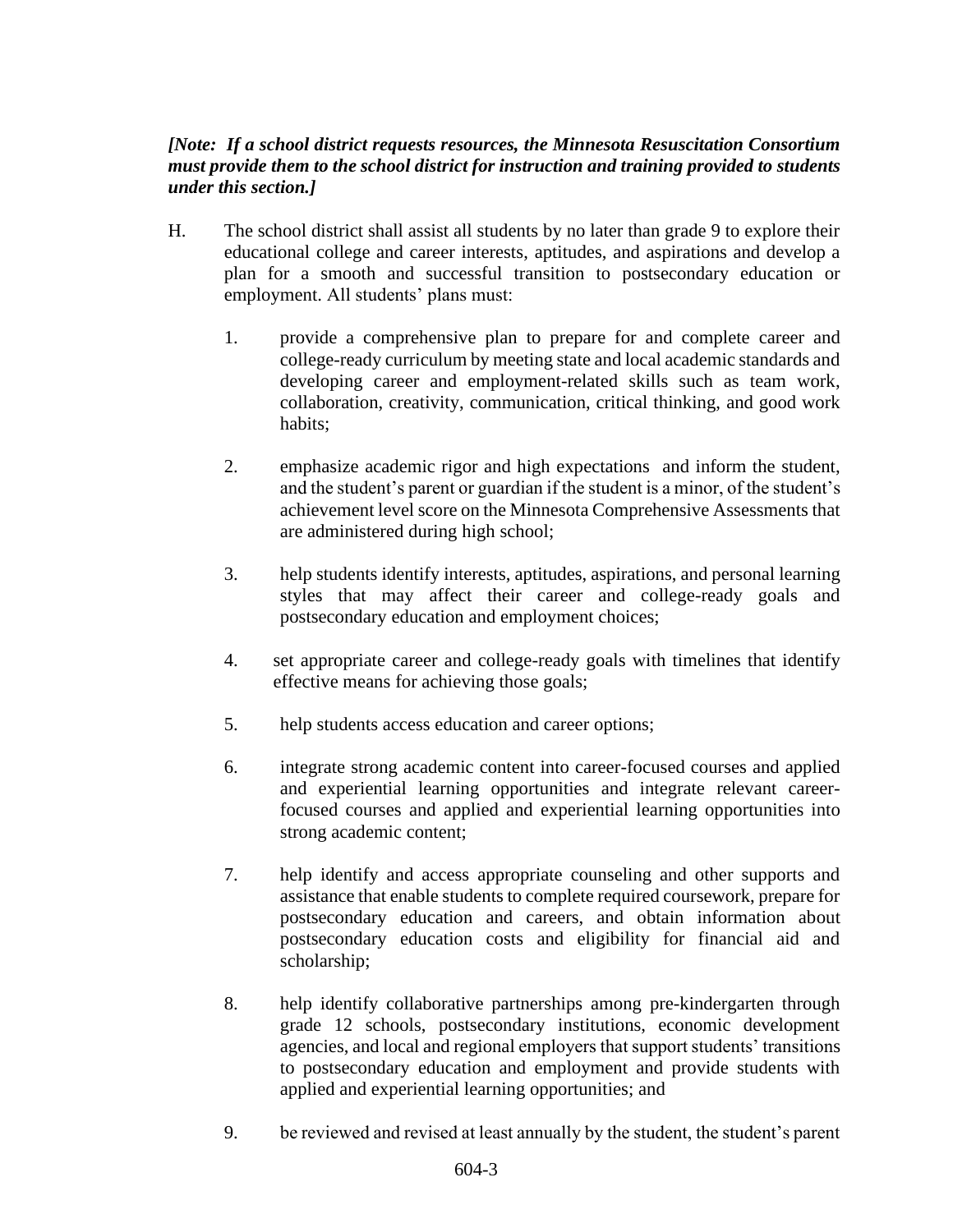or guardian, and the school district to ensure that the student's course-taking schedule keeps the student making adequate progress to meet state and local academic standards and high school graduation requirements and with a reasonable chance to succeed with employment or postsecondary education without the need to first complete remedial course work.

The school district may develop grade-level curricula or provide instruction that introduces students to various careers, but must not require any curriculum, instruction, or employment-related activity that obligates an elementary or secondary student to involuntarily select or pursue a career, career interest, employment goals, or related job training.

Educators must possess the knowledge and skills to effectively teach all English learners in their classrooms. School districts must provide appropriate curriculum, targeted materials, professional development opportunities for educators, and sufficient resources to enable English learners to become career and college-ready.

When assisting students in developing a plan for a smooth and successful transition to postsecondary education and employment, school districts must recognize the unique possibilities of each student and ensure that the contents of each student's plan reflect the student's unique talents, skills, and abilities as the student grows, develops, and learns.

If a student with a disability has an Individualized Education Program (IEP) or standardized written plan that meets the plan components herein, the IEP satisfies the requirement, and no additional transition plan is needed.

Students who do not meet or exceed the Minnesota Academic Standards, as measured by the Minnesota Comprehensive Assessments that are administered during high school, shall be informed that admission to a public school is free and available to any resident under 21 years of age or who meets the requirements of the compulsory attendance law. A student's plan under this provision shall continue while a student is enrolled.

- I. A student enrolled in a public school must correctly answer at least 30 of 50 civics test questions. A school or district may record on a student's transcript that the student answered at least 30 of 50 civics test questions correctly.
	- 1. "Civics test questions" means 50 of the 100 questions that, as of January 1, 2015, United States Citizenship and Immigration Services officers use to select the questions they pose to applicants for naturalization so the applicants can demonstrate their knowledge and understanding of the fundamentals of United States history and government, as required by federal law. The Learning Law and Democracy Foundation, in consultation with Minnesota civics teachers, must select by July 1 each year 50 of the 100 questions under this paragraph to serve as the state's civics test